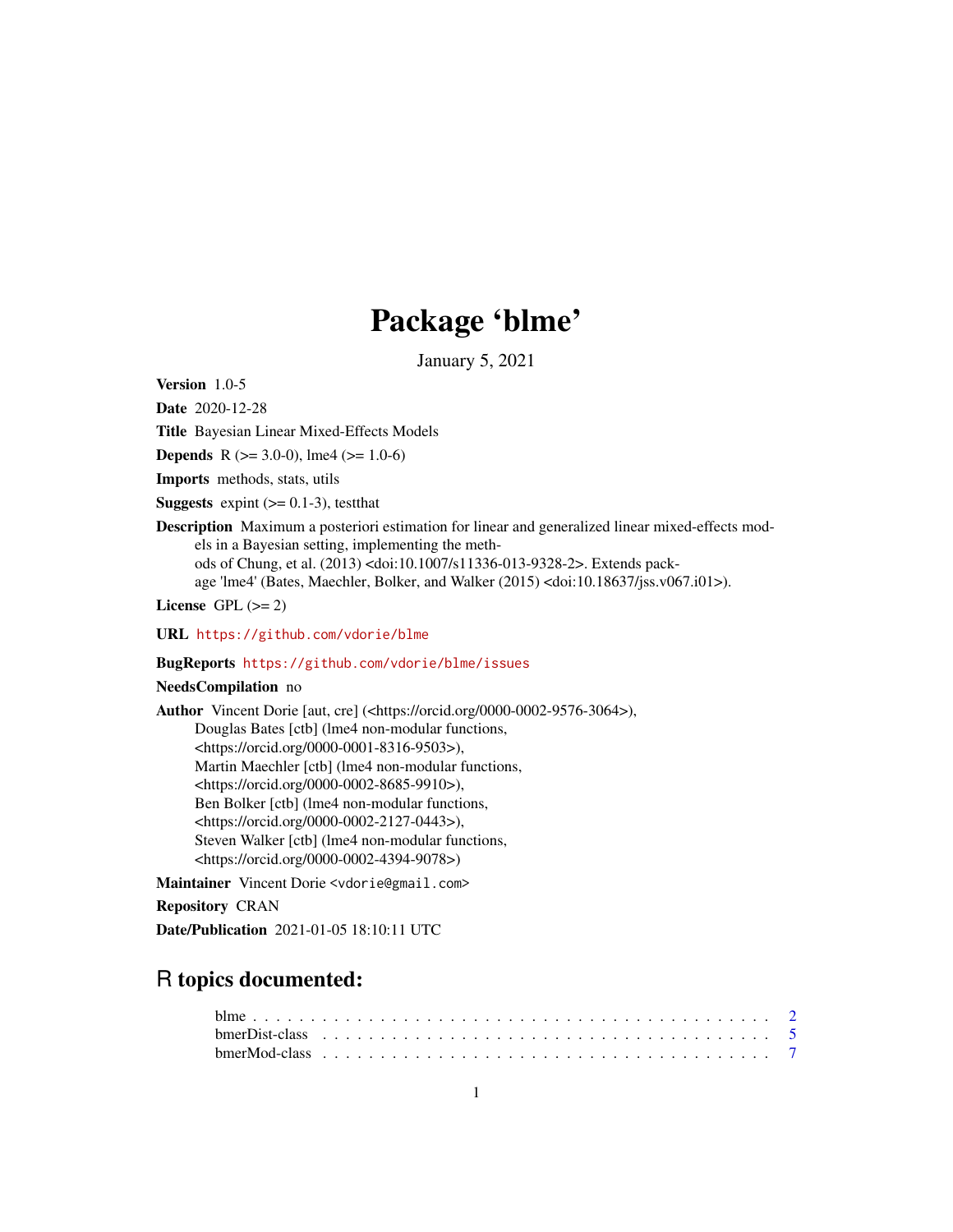#### <span id="page-1-0"></span>**Index** [9](#page-8-0)

blme *Fit Bayesian Linear and Generalized Linear Mixed-Effects Models*

#### <span id="page-1-1"></span>Description

Maximum a posteriori estimation for linear and generalized linear mixed-effects models in a Bayesian setting. Built off of [lmer](#page-0-0).

#### Usage

```
blmer(formula, data = NULL, REML = TRUE,
     control = lmerControl(), start = NULL, verbose = OL,
     subset, weights, na.action, offset, contrasts = NULL,
     devFunOnly = FALSE, cov.prior = wishart,
     fixef.prior = NULL, resid.prior = NULL, ...)
bglmer(formula, data = NULL, family = gaussian,
      control = glmerControl(), start = NULL, verbose = 0L,nAGQ = 1L, subset, weights, na.action, offset,
      contrasts = NULL, mustart, etastart,
      devFunOnly = FALSE, cov.prior = wishart,
      fixef.prior = NULL, ...
```
#### Arguments

| cov.prior   | a BLME prior or list of priors with allowable distributions: wishart, invwishart,<br>gamma, invgamma, or NULL. Imposes a prior over the covariance of the random<br>effects/modeled coefficients. Default is wishart. The NULL argument imposes<br>flat priors over all relevant parameters. |
|-------------|----------------------------------------------------------------------------------------------------------------------------------------------------------------------------------------------------------------------------------------------------------------------------------------------|
| fixef.prior | a BLME prior of family normal, t, horseshoe, or NULL. Imposes a prior over<br>the fixed effects/modeled coefficients. Default is NULL.                                                                                                                                                       |
| resid.prior | a BLME prior of family gamma, invamma, point or NULL. Imposes a prior over<br>the noise/residual variance, also known as common scale parameter or the con-<br>ditional variance given the random effects. Default is NULL.                                                                  |
| start       | like the start arguments for lmer and glmer a numeric vector or named list.<br>Unlike the aforementioned, list members of fixef and sigma are applicable to<br>linear mixed models provided that numeric optimization is required for these<br>parameters.                                   |
|             | formula, data, REML, family, control, verbose, nAGQ, mustart, etastart, devFunOnly,<br>model specification arguments as in lmer and glmer; see there for details.                                                                                                                            |
|             | subset, weights, na.action, offset, contrasts<br>further model specification arguments as in $\text{lm}$ ; see there for details.                                                                                                                                                            |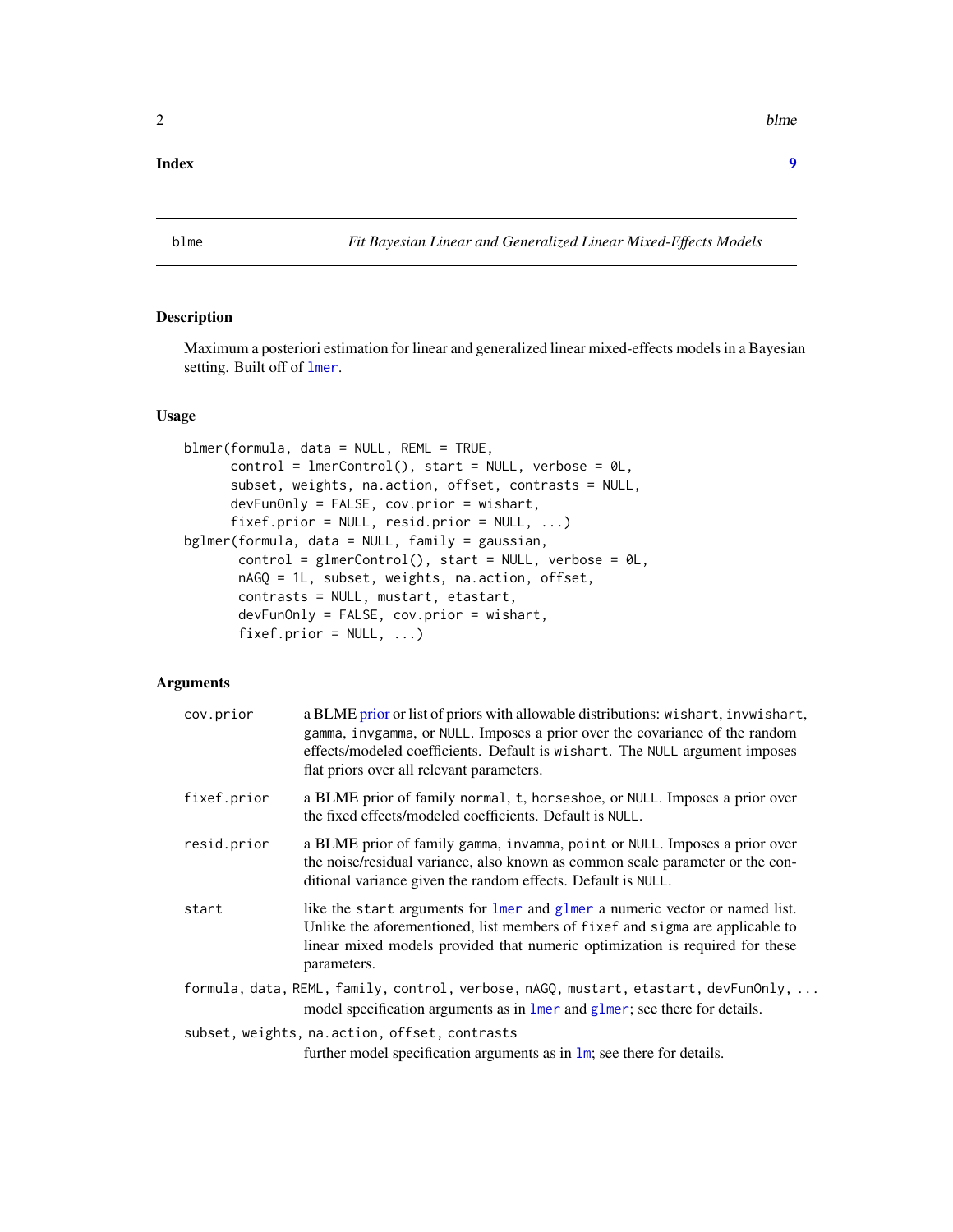#### <span id="page-2-0"></span>blme 3

#### Details

The bulk of the usage for blmer and bglmer closely follows the functions [lmer](#page-0-0) and [glmer](#page-0-0). Those help pages provide a good overview of fitting linear and generalized linear mixed models. The primary distinction is that blmer and bglmer allow the user to do Bayesian inference or penalized maximum likelihood, with priors imposed on the different model components. For the specifics of any distribution listed below, see the [distributions](#page-4-1) page.

#### Covariance Prior

The cov.prior argument applies a prior over the covariance matrix of the random effects/modeled coefficients. As there is one covariance matrix for every named grouping factor - that is every element that appears to the right of a vertical bar ("|") in the model formula - it is possible to apply as many different priors as there are said factors.

The general formats of an argument to blmer or bglmer for such a prior are of the form:

- cov.prior = factor.name  $\sim$  covariance.distribution(option1 = value1,...)
- cov.prior = list(fc.nm ~ dist1,fc.nm ~ dist2,...,default.distribution)

If the "factor.name ~" construct is ommitted, the prior is interpretted as a default and applied to all factors that lack specific priors of their own. Options are not required, but permit fine-tuning of the model.

Supported distributions are gamma, invgamma, wishart, invwishart, NULL, and custom.

The common. scale option, a logical, determines whether or not the prior applies to in the absolutereal world sense (value = FALSE), or if the prior is applied to the random effect covariance divided by the estimated residual variance (TRUE). As a practical matter, when false computation can be slower as the profiled common scale may no longer have a closed-form solution. As such, the default for all cases is TRUE.

Other options are specified along with the specific distributions and defaults are explained in the blme [distributions](#page-4-1) page.

#### Fixed Effects Prior

Priors on the fixed effects, or unmodeled coefficients, are specified in a fashion similar to that of covariance priors. The general format is

• fixef.prior = multivariate.distribution(options1 = value1,...)

At present, the implemented multivariate distributions are normal, t, horseshoe, and NULL. t and horseshoe priors cannot be used when REML is TRUE, as that integral does not have a closed form solution.

#### Residual Variance Prior

The general format for a residual variance prior is the same as for a fixed effect prior. The supported distributions are point, gamma, invgamma.

#### Value

An object of class ["bmerMod"](#page-6-1), for which many methods are available. See there for details.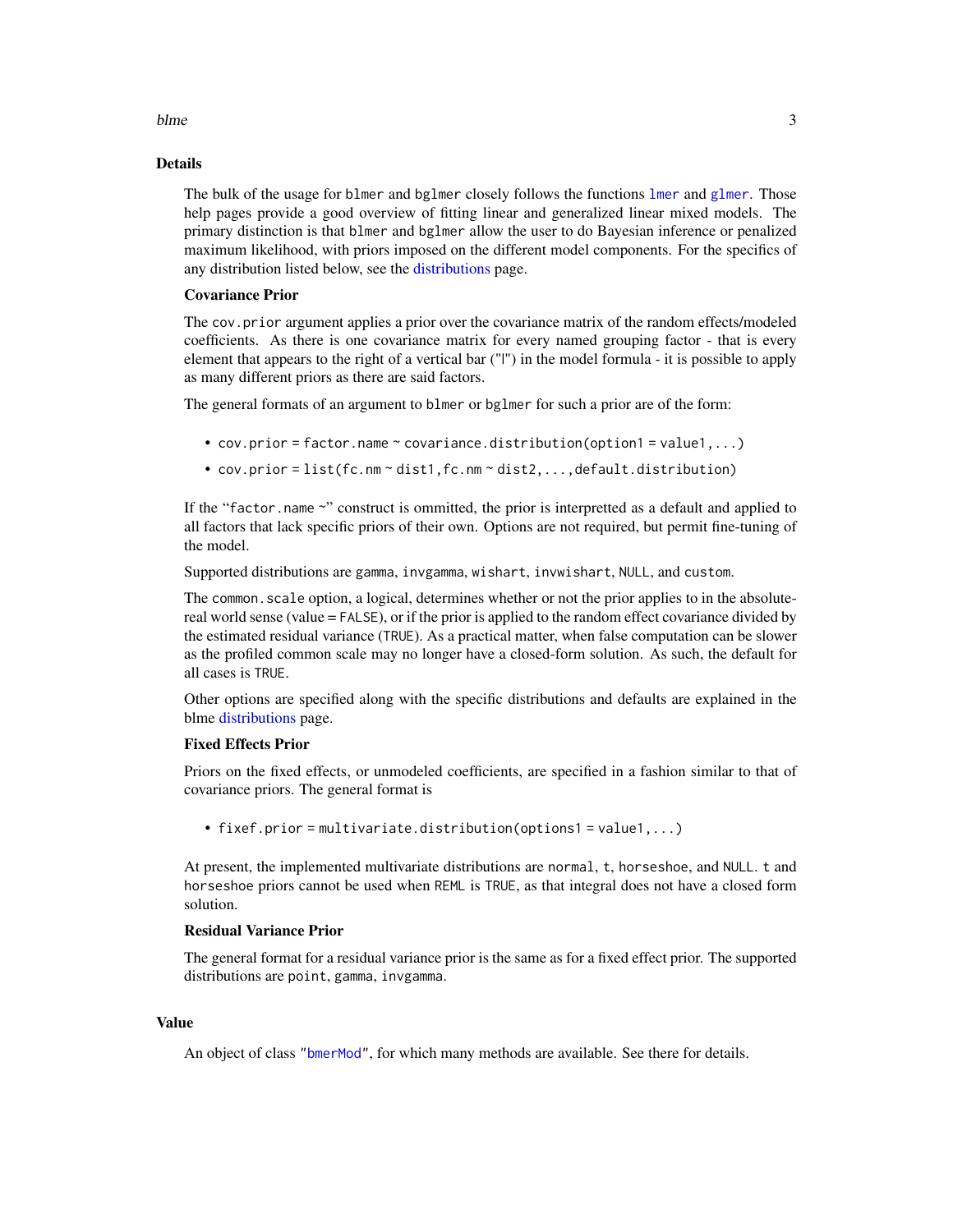#### <span id="page-3-0"></span>See Also

[lmer](#page-0-0), [glmer](#page-0-0), [merMod](#page-0-0) class, and [lm](#page-0-0).

#### Examples

```
data("sleepstudy", package = "lme4")
### Examples using a covariance prior ##
# Here we are ignoring convergence warnings just to illustate how the package
# is used: this is not a good idea in practice..
control <- lmerControl(check.conv.grad = "ignore")
(fm1 <- blmer(Reaction ~ Days + (0 + Days|Subject), sleepstudy,
              control = control,
              cov.prior = gamma))
(fm2 <- blmer(Reaction ~ Days + (0 + Days|Subject), sleepstudy,
              control = control,
              cov.prior = gamma(shape = 2, rate = 0.5, posterior.scale = 'sd'))(fm3 <- blmer(Reaction ~ Days + (1 + Days|Subject), sleepstudy,
              control = control,
              cov.prior = wishart))
(fm4 <- blmer(Reaction ~ Days + (1 + Days|Subject), sleepstudy,
              control = control,
              cov.prior = inw wishart(df = 5, scale = diag(0.5, 2))))# Custom prior
penaltyFn <- function(sigma)
  dcauchy(sigma, \theta, 10, \log = TRUE)
(fm5 <- blmer(Reaction ~ Days + (0 + Days|Subject), sleepstudy,
              cov.prior = custom(penaltyFn, chol = TRUE, scale = "log")))
### Examples using a fixed effect prior ###
(fm6 <- blmer(Reaction ~ Days + (1 + Days|Subject), sleepstudy,
              cov.prior = NULL,
              fixef.prior = normal))
(fm7 <- blmer(Reaction ~ Days + (1 + Days|Subject), sleepstudy,
              cov.prior = NULL,
              fixef.prior = normal(cov = diag(0.5, 2), common.scale = FALSE)))
### Example using a residual variance prior ###
# This is the "eight schools" data set; the mode should be at the boundary
# of the space.
control <- lmerControl(check.conv.singular = "ignore",
                       check.nobs.vs.nRE = "ignore",check.nobs.vs.nlev = "ignore")
y <- c(28, 8, -3, 7, -1, 1, 18, 12)
sigma <- c(15, 10, 16, 11, 9, 11, 10, 18)
g \le -1:8(schools \leq blmer(y \sim 1 + (1 | g), control = control, REML = FALSE,
```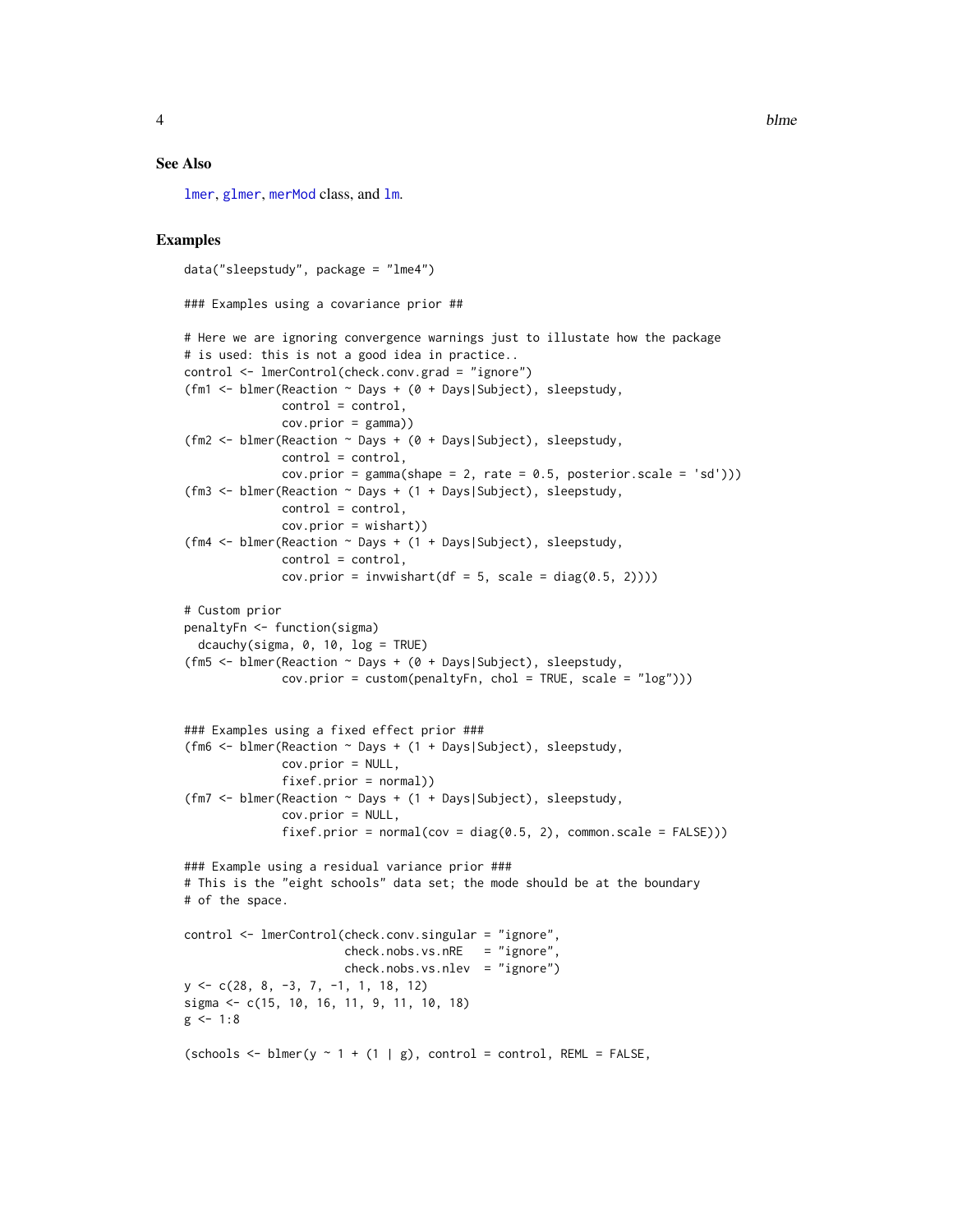```
resid.prior = point, cov.prior = NULL,
weights = 1 / signa^2)
```
<span id="page-4-1"></span>

<span id="page-4-0"></span>bmerDist-class *Bayesian Linear Mixed-Effects Model Prior Representations and bmer\*Dist Methods*

#### Description

Objects created in the initialization step of a blme model that represent the type of prior being applied.

#### Objects from the Class

Objects can be created by calls of the form new("bmerPrior",...) or, more commonly, as side effects of the [blmer](#page-1-1) and [bglmer](#page-1-1) functions.

When using the main blme functions, the prior-related arguments can be passed what essentially are function calls with the distinction that they are delayed in evaluation until information about the model is available. At that time, the functions are *defined* in a special environment and then *evaluated* in an environment that directly inherits form the one in which blmer or bglmer was called. This is reflected in some of the prototypes of various prior-creating functions which depend on parameters not available in the top-level environment.

Finally, if the trailing parentheses are omitted from a blmer/bglmer prior argument, they are simply added as a form of "syntactic sugar".

#### Prior Distributions

This section lists the prototypes for the functions that are called to parse a prior during a model fit.

#### Fixed Effect Priors

• normal(sd =  $c(10, 2.5)$ , cov, common.scale = TRUE)

Applies a Gaussian prior to the fixed effects. Normal priors are constrained to have a mean of 0 - non-zero priors are equivalent to shifting covariates.

The covariance hyperparameter can be specified either as a vector of standard deviations, using the sd argument, a vector of variances using the cov argument, or the entire variance/covariance matrix itself. When specifying standard deviations, a vector of length less than the number of fixed effects will have its tail repeated, while the first element is assumed to apply only to the intercept term. So in the default of  $c(10, 2.5)$ , the intercept receives a standard deviation of 10 and the various slopes are all given a standard deviation of 2.5.

The common.scale argument specifies whether or not the prior is to be interpretted as being on the same scale as the residuals. To specify a prior in an absolute sense, set to FALSE. Argument is only applicable to linear mixed models.

•  $t(df = 3, \text{mean} = 0, \text{scale} = c(10^2, 2.5^2), \text{common}.\text{scale} = \text{TRUE})$ 

The degrees of freedom - df argument - must be positive. If mean is of length 1, it is repeated for every fixed effect. Length 2 repeats just the second element for all slopes. Otherwise, the length must be equal to that of the number of fixed effects.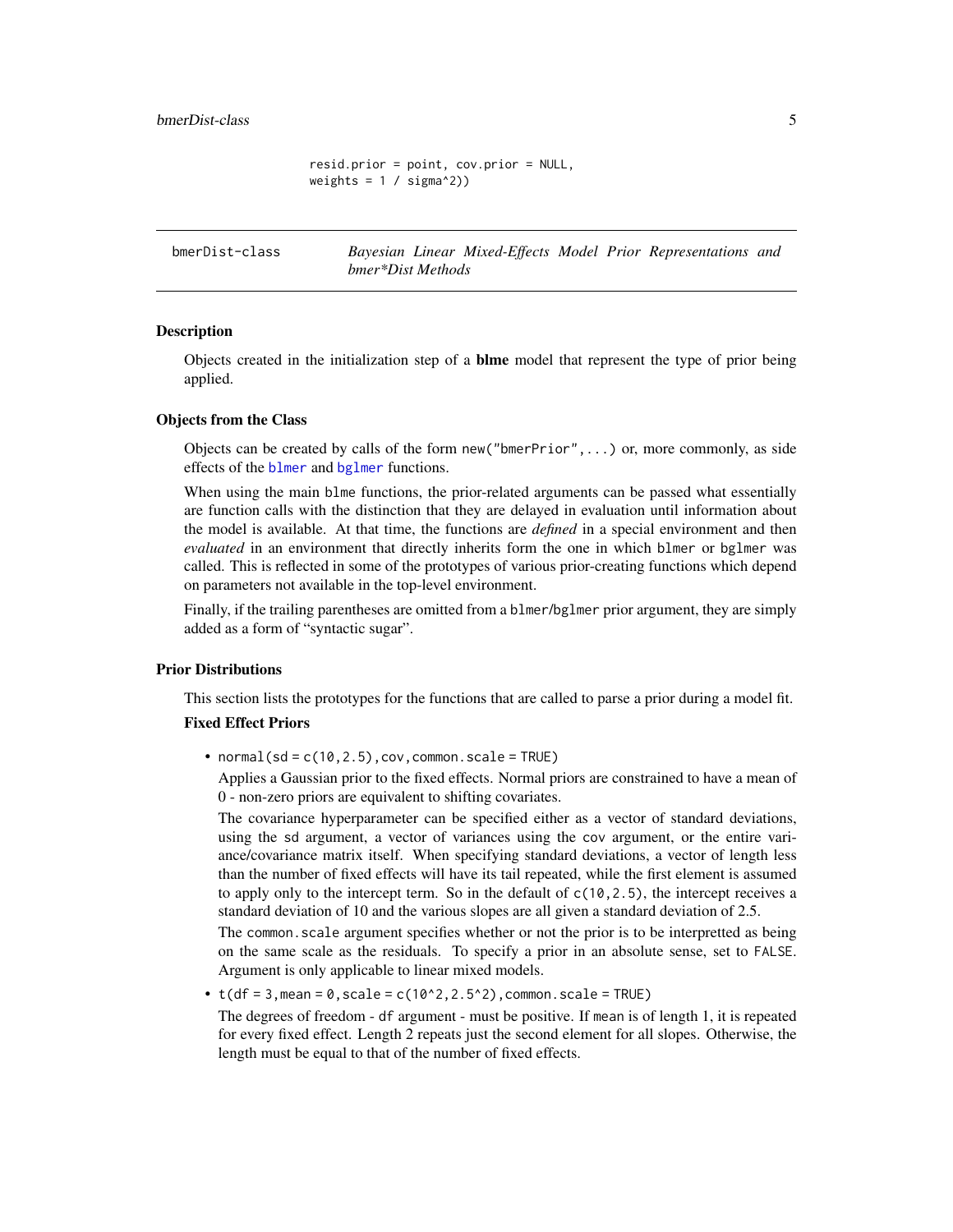If scale is of length 1, it is repeated along the diagonal for every component. Length 2 repeats just the second element for all slopes. Length equal to the number of fixed effects sees the vector simply turned into a diagonal matrix. Finally, it can be a full scale matrix, so long as it is positive definite.

t priors for linear mixed models require that the fixed effects be added to set of parameters that are numerically optimized, and thus can substantially increase running time. In addition, when common.scale is TRUE, the residual variance must be numerically optimized as well. normal priors on the common scale can be fully profiled and do not suffer from this drawback.

At present, t priors cannot be used with the REML = TRUE argument as that implies an integral without a closed form solution.

• horseshoe(mean = 0,global.shrinkage = 2.5,common.scale = TRUE)

The horseshoe shrinkage prior is implemented similarly to the t prior, in that it requires adding the fixed effects to the parameter set for numeric optimization.

global. shrinkage, also referred to as  $\tau$ , must be positive and is on the scale of a standard deviation. Local shrinkage parameters are treated as independent across all fixed effects and are integrated out. See Carvalho et al. (2009) in the references.

#### Covariance Priors

- gamma(shape =  $2.5$ , rate =  $0$ , common.scale = TRUE, posterior.scale = "sd") Applicable only for univariate grouping factors. A rate of  $\theta$  or a shape of  $\theta$  imposes an improper prior. The posterior scale can be "sd" or "var" and determines the scale on which the prior is meant to be applied.
- $invgamma(s)$ hape = 0.5,scale = 10^2,common.scale = TRUE,posterior.scale = "sd") Applicable only for univariate grouping factors. A scale of 0 or a shape of 0 imposes an improper prior. Options are as above.
- wishart(df = level.dim + 2.5,scale = Inf,common.scale = TRUE,posterior.scale = "cov") A scale of Inf or a shape of 0 imposes an improper prior. The behavior for singular matrices with only some infinite eigenvalues is undefined. Posterior scale can be "cov" or "sqrt", the latter of which applies to the unique matrix root that is also a valid covariance matrix.
- invwishart(df = level.dim -0.5,scale = diag(10^2 / (df + level.dim + 1), level.dim), common.scale = TRUE,posterior.scale = "cov")

A scale of  $\theta$  or a shape of  $\theta$  imposes an improper prior. The behavior for singular matrices with only some zero eigenvalues is undefined.

• custom(fn,chol = FALSE,common.scale = TRUE,scale = "none")

Applies to the given function (fn). If chol is TRUE, fn is passed a *right* factor of covariance matrix; FALSE results in the matrix being passed directly. scale can be "none", "log", or "dev" corresponding to  $p(\Sigma)$ ,  $\log p(\Sigma)$ , and  $-2 \log p(\Sigma)$  respectively.

Since the prior is may have an arbitrary form, setting common.scale to FALSE for a linear mixed model means that full profiling may no longer be possible. As such, that parameter is numerically optimized.

#### Residual Variance Priors

• point(value = 1.0,posterior.scale = "sd") Fixes the parameter to a specific value given as either an "sd" or a "var".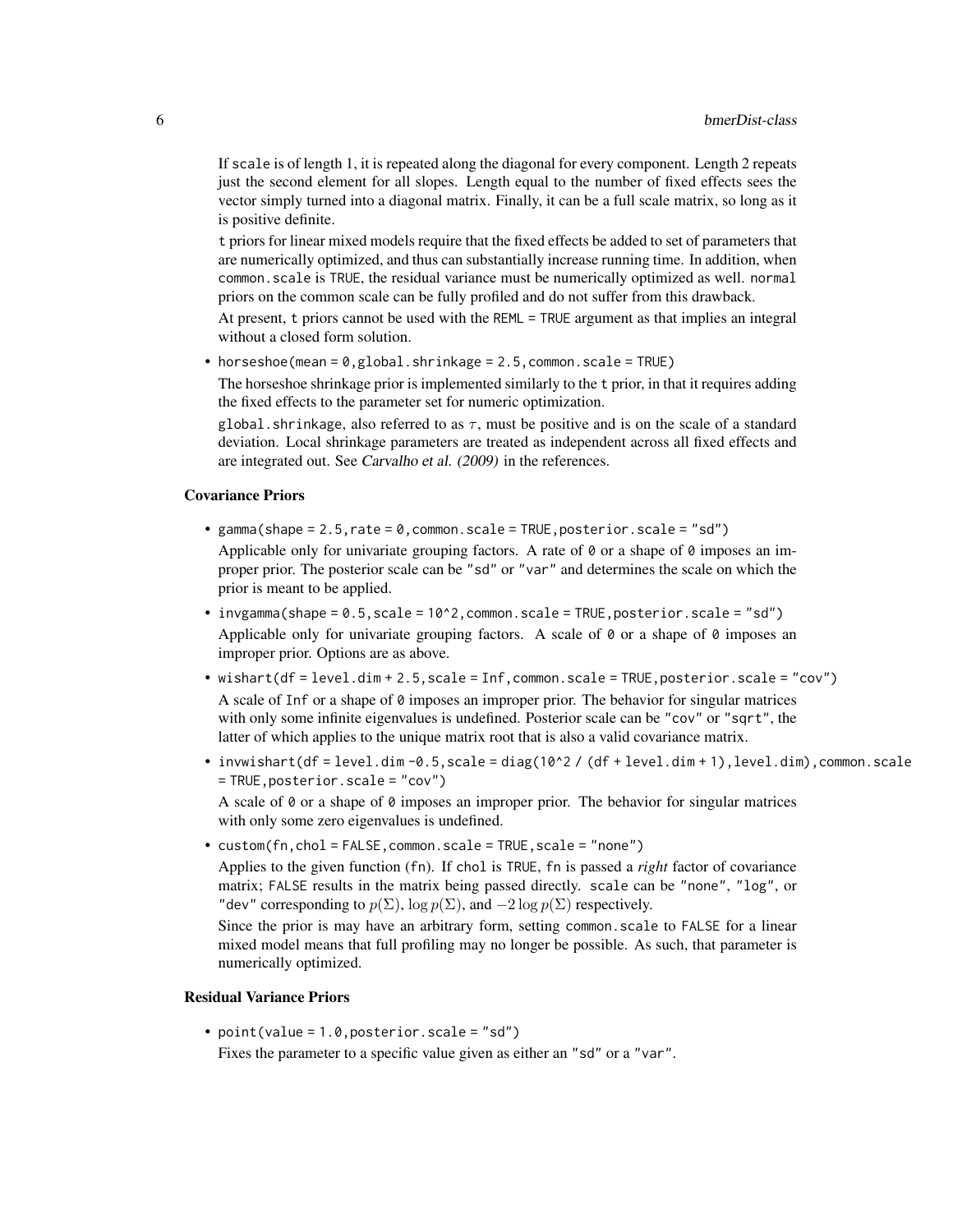#### <span id="page-6-0"></span>bmerMod-class 7

- gamma(shape =  $0,$ rate =  $0,$ posterior.scale = "var") As above with different defaults.
- invgamma(shape = 0, scale = 0, posterior.scale = "var") As above with different defaults.

#### Evaluating Environment

The variables that the defining environment have populated are:

- p aliased to n.fixef the number of fixed effects
- n aliased to n.obs the number of observations
- q.k aliased to level.dim for covariance priors, the dimension of the grouping factor/grouping level
- j.k aliased to n.grps also for covariance priors, the number of groups that comprise a specific grouping factor

#### Methods

toString Pretty-prints the distribution and its parameters.

#### References

Carvalho, Carlos M., Nicholas G. Polson, and James G. Scott. "Handling Sparsity via the Horseshoe." AISTATS. Vol. 5. 2009.

### See Also

[blmer\(](#page-1-1)) and [bglmer\(](#page-1-1)), which produce these objects, and [bmerMod-class](#page-6-1) objects which contain them.

<span id="page-6-1"></span>bmerMod-class *Class "bmerMod" of Fitted Mixed-Effect Models*

#### Description

The bmerMod class represents linear or generalized linear or nonlinear mixed-effects models with possible priors over model components. It inherits from the [merMod](#page-0-0) class.

#### Objects from the Class

Objects are created by calls to [blmer](#page-1-1) or [bglmer](#page-1-1).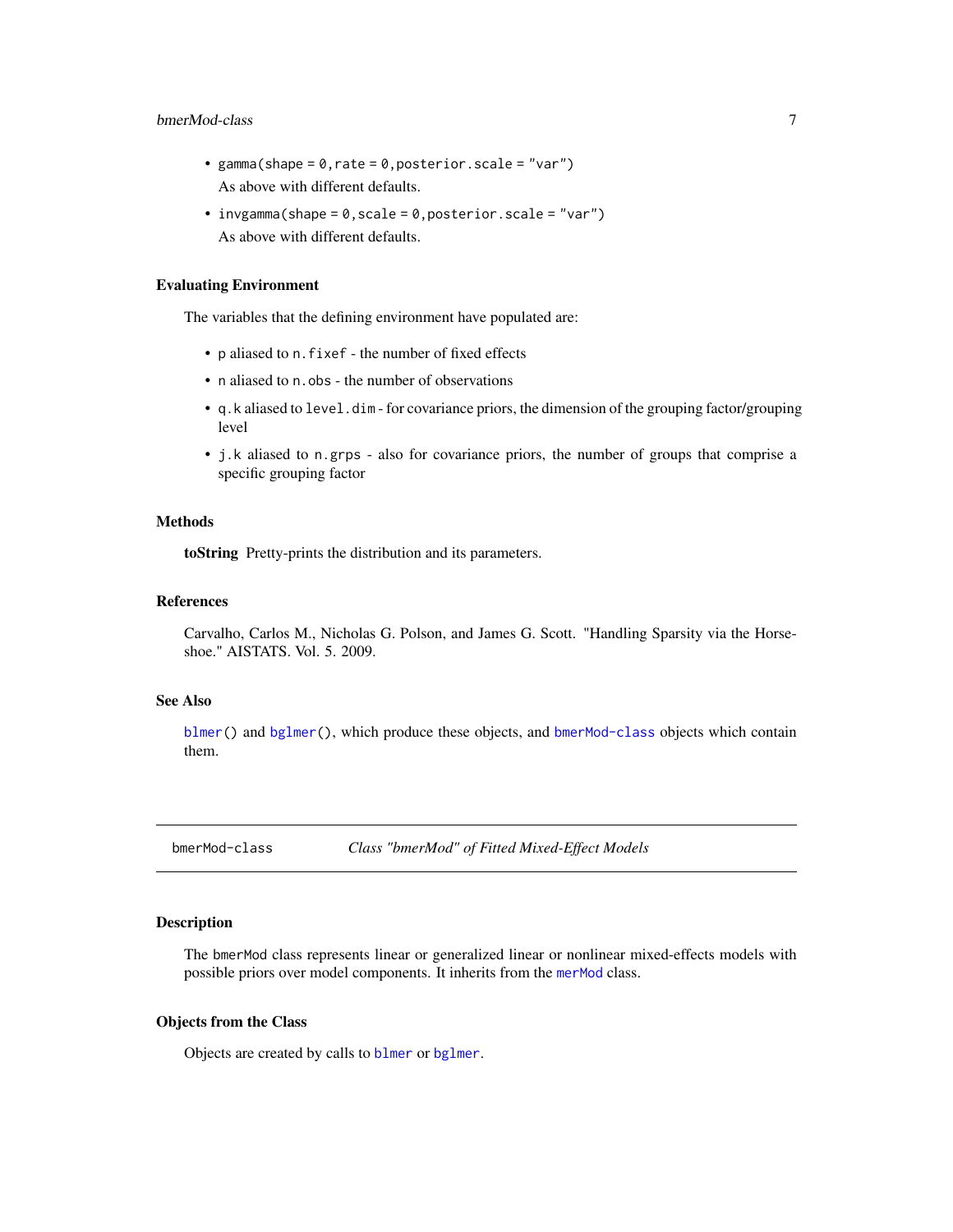### <span id="page-7-0"></span>Slots

A bmerMod object contains one additional slot beyond the base merMod class:

priors: A named list comprised of covPriors, fixefPrior, and residPrior.

In addition, the devcomp slot, element cmp includes the penalty item which is the computed deviance for the priors. Add this to the regular deviance to obtain the value of the objective function that is used in optimization.

#### See Also

[blmer](#page-1-1) and [bglmer](#page-1-1), which produce these objects. [merMod](#page-0-0), from which this class inherits.

#### Examples

```
showClass("bmerMod")
methods(class = "bmerMod")
```